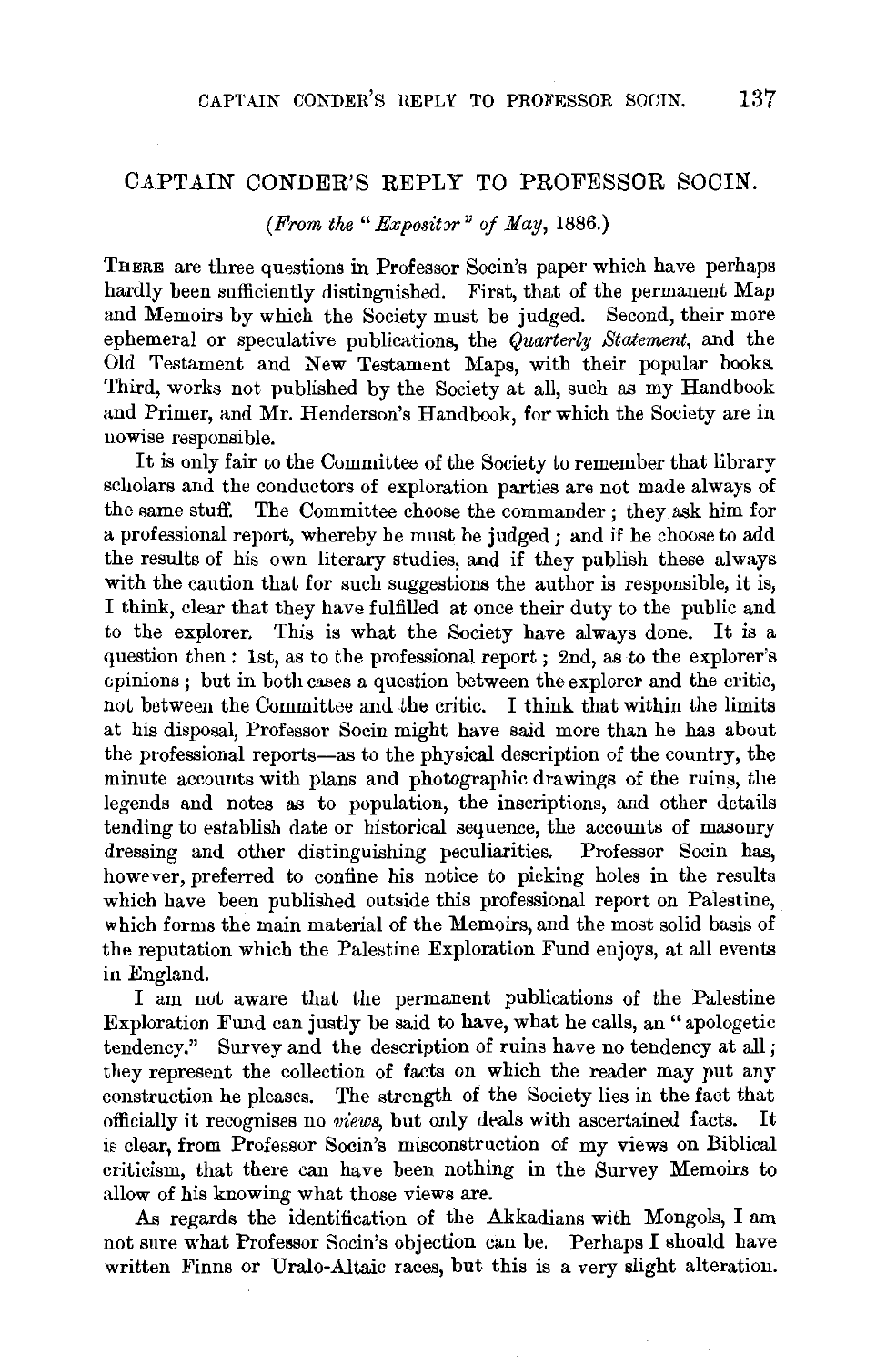# 138 CAPTAIN CONDER'S REPLY TO PROFESSOR SOCIN.

I can hardly believe that Professor Socin is ignorant of the results of philology in this case. The labours of Lenormant have proved beyond doubt that the old non-Semitic speech of Mesopotamia of the Akkadians, Sumerians, early Elamites and Cosseans, was closely akin to the Finnic language, and (according to the ordinary use of the word) was therefore Turanian.<sup>1</sup> Again, as regards the Amorites, Professor Socin says, "It is the name in a particular document for the Canaanites in general." I presume he is referring to one of the hypothetical documents into which some German scholars divide the Pentateuch ; but considering how various are the views as to these components, no ordinary student is as yet bound to accept any one among them in particular as belonging to the category of ascertained fact. Professor Socin is presumably aware that the Amaur are mentioned in Egyptian inscriptions, and I may remark in the known instances that they always appear as inhabiting the "high lands."

Professor Socin again seems to fail in making a point as regards the worship of the Makams, "a worship," he says, "as different from the old idolatry as is the Catholic image worship." Has he, I would ask, reflected on the mass of evidence which shows that Catholic image worship is directly founded on paganism, and that throughout Europe pagan deities of the Kelts or Gaul or Germans are still adored as Christian saints? The parallel is at least an unfortunate one for the critic.

As to the acceptability of Talmudic tradition in topography, there may be differences of opinion. My own belief is, that the earlier works of the second and third centuries, included under this general title with others of later date, are of very high value, as representing indigenous tradition. Like all other evidence, it cannot of course be accepted unquestioned. The question of identification is again one of opinion, but the rules of the interchange of certain letters which I have always attempted to follow are recognised by every student. Why Professor Socin should prefer Talluza  $\binom{x}{i}$ to Teiasir (تياصير) as representing Tirzah (**II: (II:**t cannot see ; the former word has not a single letter in common with the Hebrew.<sup>2</sup>

1 If this "makes a very painful impression on a serious German student," I can only suppose that the student in question knows very little of Assyriology . As to the Phoenicians coming from Mesopotamia, the evidence is not only that of Strabo or Herodotus, but includes philological considerations which seem to me of great weight, such as the name Akharu, the worship of Nergal and Tammus, and other indications of a like kind. I am aware that this migration

<sup>2</sup> As regards the cases (four out of more than 150) to which Professor Socin takes exception-

 $H$ osah = Ezzîyah is suggested for topographical reasons.

 $H$ annathon =  $K$ efr 'An an is also chiefly on account of geographical position. The Talmudic Caphar Hananiah seems, however, to give an intermediate stage.

N eiel has the article in the Hebrew, which Professor Socin seems to neglect.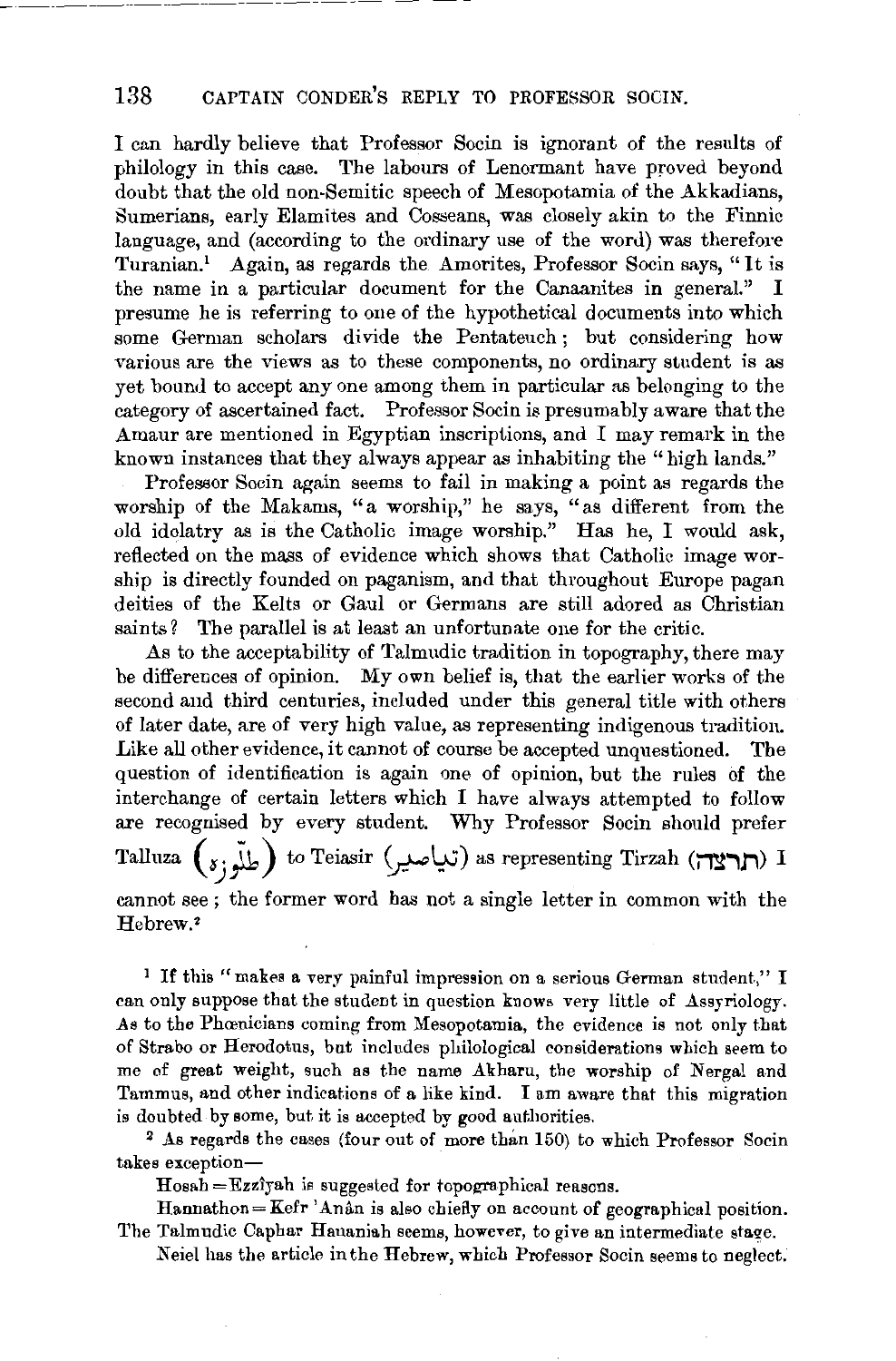As regards the Tomb of Rachel, I can only say that I have no confidence in Mr. Schick's supposed discovery. I investigated the matter carefully on the spot and found no basis for his assertion, nor has any one since confirmed the supposed existence of the name at Mr. Schick's site. Nor do the passages mentioned by Professor Socin  $(1 \text{ Sam. } x, 2;$  Jer. xxxi, 15) prove that Rachel's Tomb was ever north of Jerusalem, while Gen. xxxv, 19, not mentioned by Professor Socin, distinctly states that this tomb was near Bethlehem (see 16).

Professor Socin does not believe that the Cities of the Plain were north of the Dead Sea. Josephus said they were under it, and the Biblical account may mean the same, but I can hardly think that any one who has visited the southern shores of the Dead Sea could believe it had ever been a district capable of supporting a settled population, whereas the plains of Jericho still are so capable. This, however, is not a matter in any way affecting the credit of the survey of Palestine.1

As regards my identifications of Neby Naman with Micah, and of Neby Mashûk with Melkarth, Professor Socin has omitted all reference to the historical evidence on which alone they rest. Perhaps he has not been able to find it in the Memoir, but I assure him that it is there awaiting his perusal. I am perhaps to blame for not giving cross references, but must beg for indulgence, as I was again exploring in Palestine while the memoirs of my first survey were being published in England.

I now come to the question of the Arabic name lists, where I am more in accord with the critic. I cannot, however, think that Professor Socin can have read my account in the first volume of the Memoirs of the Method of Execution of the Survey. It is hardly possible that he can mean flatly to contradict-without any personal knowledge of the survey operations-my direct statement to the effect that the names were *never* repeated by the surveyors to the scribe. Each surveyor had with him invariably a local guide. Every name was taken down from the mouth of that guide in my presence, and in that of the surveyor, by the scribe. The error, if any, must have been that of the native guide. I do not, however, note any instances of such error mentioned by Professor Socin, and I have no doubt that my assurance will induce him not again to repeat his hasty assertion, which is contrary to fact.'

Tell en Nahl is quite out of the question, but I am not responsible for this rather wild shot of Mr. T. Saunders.

Chephar Haamonai is also supported by topographical requirements as to situation. 1 The suggestion that Rasim was Cadmns was made by Professor Palmer.

It certainly seems unfounded. As to Jisr Mujâmia' there is a legend attached to the bridge, of a great gathering which once occurred there.

2 There is one instance in the north where the name Tireh is spelt  $\chi$ , yet translated "fortress," by Professor Palmer. I was, I believe, the first to show bow this Aramaic word ~ **(i111 0)** survives in Palestine, though its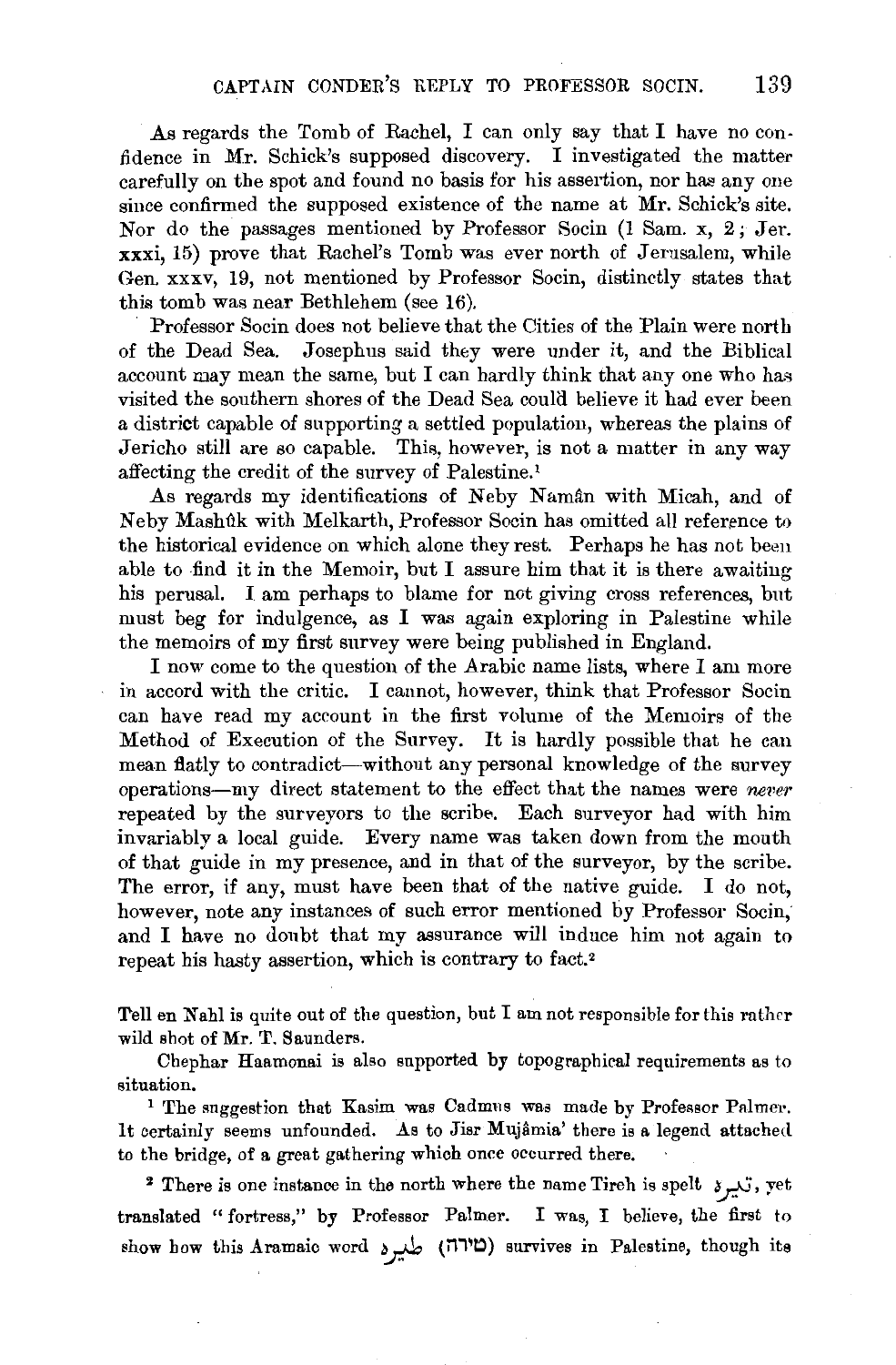## 140 CAPTAIN CONDER'S REPLY TO PROFESSOR SOCIN.

The grammatical points raised by Professor Socin do not show, as he supposes, our ignorance of Arab grammar. They evince clearly to any one who has for six years<sup>1</sup> been living among the Fellahin, writing down their words, inquiring into the peculiarities of their dialect, and with the aid of experienced natives and residents examining the question of nomenclature, that Professor Socin has himself very little knowledge of these dialectic peculiarities. Had he possessed such knowledge he would not have prepared a vocabulary of "townsman's Arabic" only, for his travellers, and he might even be puzzled to understand a fellah of the outlying districts when he spoke. Thus, for instance, Burak is no doubt not the proper plural of Birkeh, but it is certainly a form used by the peasantry, as is Buwab instead of Abwab for gates. The correct form was constantly suggested to me by our scribe, but I always insisted on the fellah form being that written down. The various sounds of the feminine ending faithfully reproduce the fellah intonation. Surely Professor Sociu does not suppose that Professor Palmer was capable of ignorance on such an elementary point as that of the *status constructus,* and I may tell the critic, that the list of abbreviations and explanations for those who could not read Arabic, was prepared, not by me, but by Professor Palmer. The question of transliteration is one of very secondary importance. Robin- ~ou's earlier method was adopted by the Committee because it was familiar in England. It is not in itself a good system ; but no student would rely on the English lettering when he could find the original Arabic in the name lists.

The critic again objects to the translation of Shem ( $y$ ) as meaning "brown." It is not, however, my ignorance which is thus shown. The careful note on this question by Professor Sayee in the "Proceedings of the Biblical Archaeological Society" seems to me to leave no doubt on this subject. This is one of several instances in which I think Professor Socin hastily condemns statements as to the foundation for which he knows nothing.

As regards other writers, it is not my business either to defend or to condemn. The contributors to the *Quarterly Statements* of the Society are of various calibre. - It is not I think undesirable that, in an ephemeral production of this kind, all who wish should find room to write, but the value of their contributions is matter of opinion. Personally, I should prefer not to see its columns filled with endless discussions on unimportant points which can probably never be settled. I should prefer not again to read therein bad jokes, or personal details of ordinary travellers' mishaps; but these are rare and unimportant details, and no doubt much very

meaning is lost to the natives. They translate it "bird"  $($ طیر), and in the same way Râmeh ("the hill") they translate " the tank."

<sup>1</sup>I spent the years 1872,1873, 1874, 1875, 1881, 1882, among Fellahin and Arabs. I do not know how many years Professor Socin includes under the term "a considerable time," nor do I know if he actually lived among the peasantry and conversed with them daily in their own language.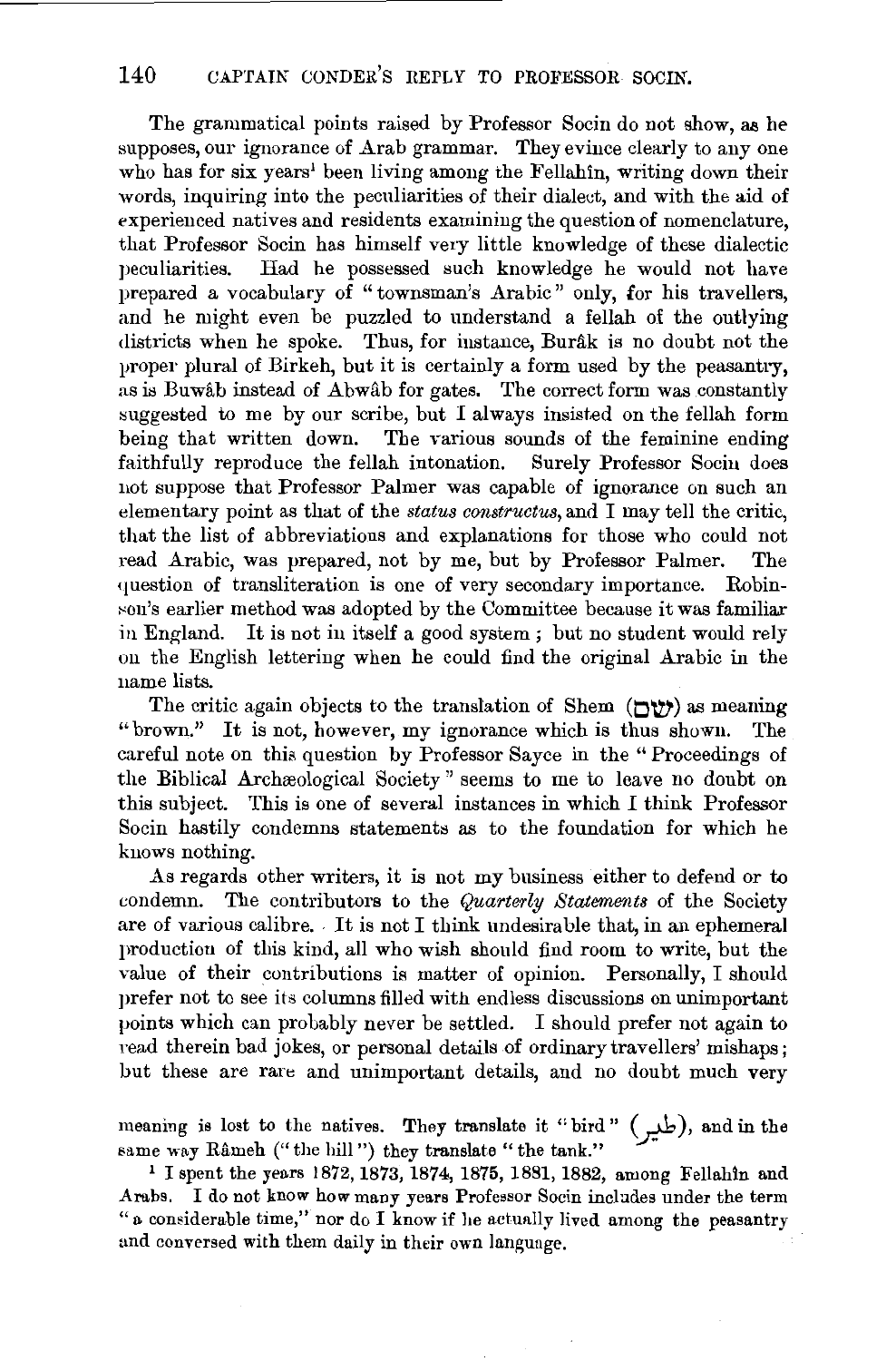valuable information has been obtained from outsiders through the columns of the *Quarterly Statement.* 

I would make an exception in the case of the Rev. A. Henderson to the criticisms of Professor Socin. This writer has always been remarkable for moderation, modesty, and freedom from prejudices. We may not always agree with his views, and I hear, in corresponding with him, that there are a few slips and printer's errors in his Handbook, which he expects to amend in a future edition. I think, however, that this workwhich has, by the bye, nothing to do with the Palestine Exploration Fund -is generally so sound and useful that it cannot fail to be acceptable in the class for which it is intended.

We have come thus to the end of the Professor's criticisms. We must thank him for his expressions of approval, and also for a good many really valuable suggestions and objections, but at the same time we may fairly expect him to withdraw many others which are hasty and ill-formed. We may also be allowed to suggest to his consideration, that no work--not even his own-undertaken by mortal man is perfect, and that it is necessary to look at the general character in pronouncing a verdict. The task of exploring 6,000 square miles, and then preparing and publishing the results, is not a small task. It has fallen mainly on the shoulders of Mr. W alter Besant and of myself, though there have been many distinguished contributors. I have no doubt Mr. Besant feels as I do, that we have learned as we went on. The task of final assimilation of the huge mass of material is not yet complete. It will probably not be complete for many years. I hope soon to offer a contribution to such assimilation in a work on which I am still engaged ; but I fully expect to see, even in Professor Socin's future editions of his Handbook, the influence of the work that has been already done. Professor Socin's time is, no doubt, mainly occupied by original research rather than by criticism, and we may hope to obtain some results which may be more valuable even than his critical comments on the Palestine Exploration Fund, from the labours of the German Palestine Society. As yet we have had nothing very striking from them either in the way of exploration or of literature. The papers by Herr Schick and his plans are welcomed as the work of an old and zealous workman, but they are open to criticism far more severe than that levelled against the English Society. After all, we have given the public a solid mass of information, vouched for by professional men, and accepted by students of a very high class in England.

The critical school is fast being superseded by the historical in England. The study of monuments and inscriptions, coins, statues, and buildings, gives us more certain results regarding the vexed questions of Oriental antiquity than any amount of exegetical criticism can be expected to give. If Professor Socin doubts the existence of non-Semitic races in Syria, his doubt is not shared by those who have studied the records of Egyptian and Akkadian monuments, and I for one believe that more is to be learned from such comparative study than from any amount of theorising on "documents," "editors," "first and second Elohists," and